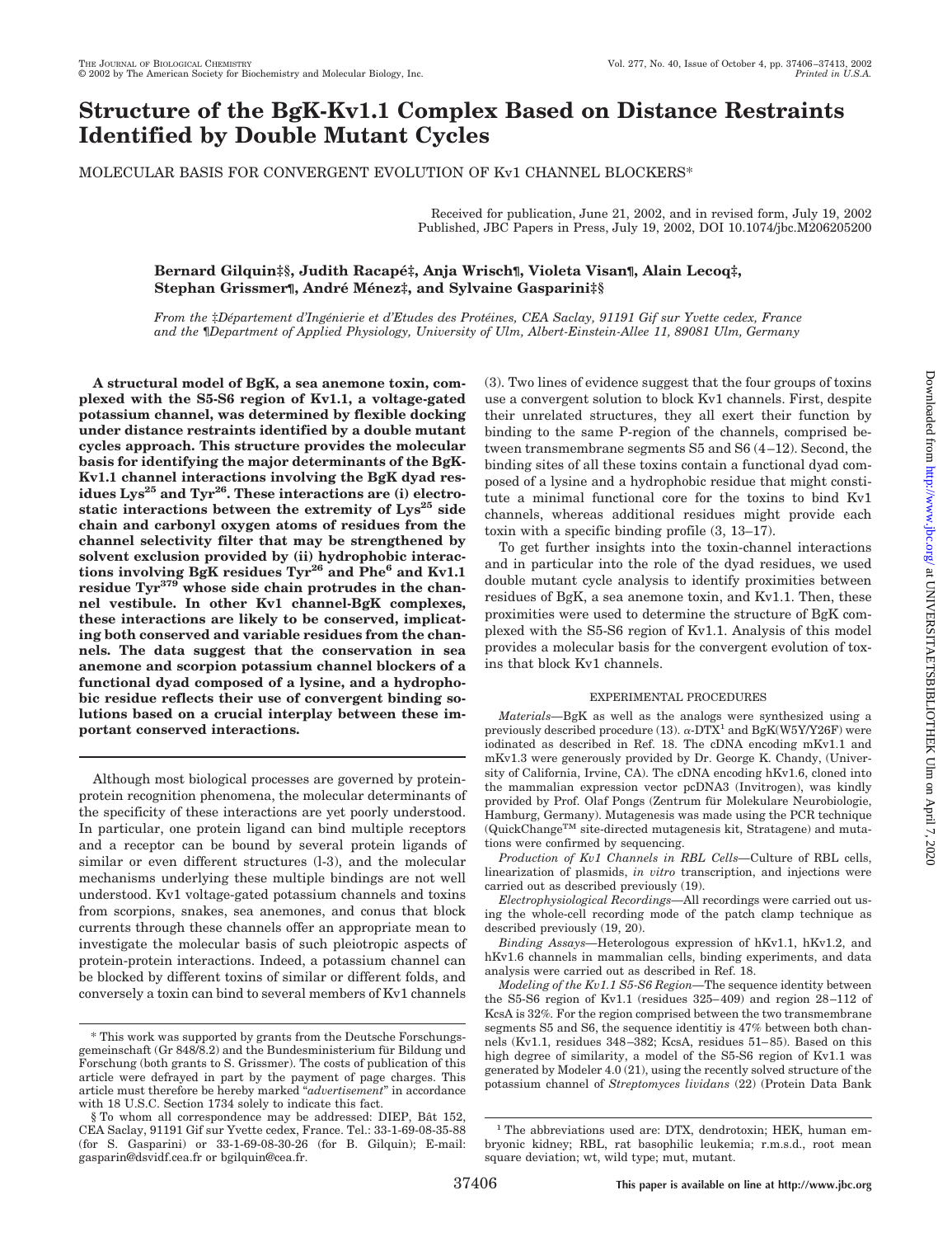|              | Turret |  |  |  |  | Pore helix |  |  |  |  |    |  |  |  |  | Filter |  |  |                                                                         |  |  |  |  |  |  |  |  |  |  |  |  |                                         |
|--------------|--------|--|--|--|--|------------|--|--|--|--|----|--|--|--|--|--------|--|--|-------------------------------------------------------------------------|--|--|--|--|--|--|--|--|--|--|--|--|-----------------------------------------|
| KcsA         |        |  |  |  |  |            |  |  |  |  | 65 |  |  |  |  |        |  |  |                                                                         |  |  |  |  |  |  |  |  |  |  |  |  | ERGAPGAQLITY PRAL WWSVETA TTVGYGDIYPVTL |
|              |        |  |  |  |  |            |  |  |  |  |    |  |  |  |  |        |  |  |                                                                         |  |  |  |  |  |  |  |  |  |  |  |  |                                         |
| <b>Kv1.1</b> |        |  |  |  |  |            |  |  |  |  |    |  |  |  |  |        |  |  |                                                                         |  |  |  |  |  |  |  |  |  |  |  |  |                                         |
| Kv1.2        |        |  |  |  |  |            |  |  |  |  |    |  |  |  |  |        |  |  | E A D E R D S Q F P S I P D A F W W A V V S M T T V G Y G D M V P T T I |  |  |  |  |  |  |  |  |  |  |  |  |                                         |
| Kv1.3        |        |  |  |  |  |            |  |  |  |  |    |  |  |  |  |        |  |  | E A D D P S S G F N S I P D A F W W A V V T M T T V G Y G D M H P V T I |  |  |  |  |  |  |  |  |  |  |  |  |                                         |
| Kv1.6        |        |  |  |  |  |            |  |  |  |  |    |  |  |  |  |        |  |  | E A D D V D S L F P S I P D A F W W A V V T M T T V G Y G D M Y P M T V |  |  |  |  |  |  |  |  |  |  |  |  |                                         |

FIG. 1. **Alignment of the amino acid sequences of the P-region of KcsA and Kv1 channels.** Residues differing between KcsA and Kv1.1 are indicated in *black boxes* in the KcsA sequence. Residues of Kv1.1 that were substituted for the double mutant cycle analysis are indicated in *gray boxes*.

code 1K4C) as template. The resulting model displays a  $C\alpha$  r.m.s.d. to the original x-ray structure of KcsA equal to 0.5 Å and 0.26 Å for all the structure and the most conserved region (selectivity filter: TTVGYGD), respectively. Structures of the complex BgK-Kv1.1 were calculated by high temperature molecular dynamics simulation and minimization under NMR-style distance restraints (23) derived from experimental results. The minimized average structure of BgK (13) was manually positioned above the channel pore with its functional site (Ref. 24 and Fig. 5) facing the entrance of the pore. To explore systematically the different positions of the toxin on the channel, 400 complex structures were calculated by rotating the toxin around the pore axis. A rigid body simulated annealing procedure at 5,000 K (1,000 steps), then at 500 K (1,000 steps), was used to dock BgK on Kv1.1, driven by six distance restraints of 6 + 1, -3 Å between the residues (BgK-Kv1.1): Phe<sup>6</sup>(C $\epsilon$ )- $\rm Tyr^{379}(C_{\epsilon}),$  $\text{Asn}^{19}(\text{N} \delta \text{2}/\text{O} \delta \text{1})\text{-}\text{Ser}^{357}(\text{O}\gamma),$  $\text{Ser}^{23}(\text{O}\gamma/\text{H}\gamma)$ -Tyr<sup>379</sup>(C $\epsilon$ ), Tyr<sup>26</sup>(C $\epsilon$ /O $\eta$ )-Ser<sup>357</sup>(O $\gamma$ ), Tyr<sup>26</sup>(C $\epsilon$ /O $\eta$ )-Asp<sup>361</sup>(O $\delta$ ), and Tyr<sup>26</sup>(C $\epsilon$ /O $\eta$ )- $Tyr^{379}(C_{\epsilon})$  with no assignment of the channel subunit. The potassium ions in the S3 site and in the cavity as well as the water molecule in the S4 site and those in the cavity (22, 25, 26) were explicitly included.

The 49 energetically best complexes were refined, using a procedure in which the structure of BgK was progressively relaxed by decreasing harmonic restraints from 1,000 to 0 kcal/mol/ $\AA$ <sup>2</sup> to allow flexibility of the side chains. Fluctuations in the turret regions of Kv1.1 were permitted by applying no harmonic restraints on residues 349–361. To ensure continuity between the turrets and the other parts of the channel, harmonic restraints of 5 kcal/mol/ $\AA^2$  were applied to the atoms of residues 346–348 and 362–364. The rest of the channel was maintained fixed by applying harmonic restraints of 1,000 kcal/mol/Å<sup>2</sup>. The procedure included 5,000 steps of dynamics at 500 K and 8,000 steps of dynamics at 400 K using 0.8-fold reduced Van der Waals radii, followed by 10,000 steps at 300 K, using classical Van der Waals radii, under harmonic restraints. Then, 2,000 steps of minimization were performed. The 10 best structures were examined and for each restraint, and the closest channel subunit was chosen. Last, these structures were minimized with a dielectric constant equal to 10 under the following modified distance restraints:  $6 + 1$ ,  $-3$  Å between the residues (BgK-Kv1.1 subunit) (subunits were named clockwise A, B, C, and D): Phe<sup>6</sup> (cycle atoms)-Tyr<sup>379</sup><sub>A</sub> (cycle atoms), Asn<sup>19</sup>(N $\delta$ 2/O $\delta$ 1)-Ser<sup>357</sup><sub>C</sub>(O $\gamma$ ),  $\mathrm{Ser}^{23}(\mathrm{O}\gamma/\mathrm{H}\gamma)\text{-}\mathrm{Typ}^{379}\mathrm{D}(\mathrm{O}\eta)$ , Tyr<sup>26</sup>(O $\eta$ )- $\mathrm{Ser}^{357}\mathrm{D}(\mathrm{O}\gamma)$ , Tyr<sup>26</sup>(O $\eta$ )- $\mathrm{Asp}^{361}\mathrm{D}$ (O<sub>δ</sub>) and Tyr<sup>26</sup>(cycle atoms)-Tyr<sup>379</sup><sub>D</sub>(cycle atoms). Nonbonded interactions were calculated with a switching function extending from 7.5 to 9.0 Å. A united atom model was used in which nonpolar hydrogen atoms attached to carbon atoms are incorporated into the latter, but the polar hydrogen atoms were treated explicitly. All the calculations were carried out using X-PLOR (27) in a force field derived from CHARMM19 (file topallh19.pro and parallh19.pro in X-PLOR 3.1). Van der Waals and electrostatic energies for all the residues-residues pairs were calculated, and residues were considered as interacting for energies  $>1$  $kcal/mol^{-1}$ .

#### RESULTS

*Double Mutant Cycles—*For each cycle of the double mutant analysis, the effect of a substitution in BgK on the effect of a substitution in Kv1.1 was quantified by measuring the affinity of wild-type and monosubstituted BgK for wild-type and monosubstituted mKv1.1 channels. Choice of residues substituted in BgK was based on previous results (24); three residues reported as important for binding to  $Kv1.1$  (Asn<sup>19</sup>, Lys<sup>25</sup>, and  $Tyr^{26}$ ) and two reported as less or not important ( $His^{13}$  and

Phe<sup>6</sup>) were substituted by alanine. In the P-region of Kv1.1, four positions, reported to be important for toxins binding (28–30), were individually mutated: two residues from the turret (Glu $^{353}$  and Ser $^{357}$ ) and one from the loop connecting the selectivity filter to the second trans-membrane-helix  $(Tyr^{379})$ were substituted by the corresponding ones in Kv1.3, and residue Asp361 from the pore helix was substituted by an asparagine residue (Fig. 1). As a control, we also substituted a buried residue from the pore helix (S369T). The electrophysiological properties of the mutant channels in respect to the voltage dependence of activation, deactivation, and inactivation were not significantly different from wild-type channels. Minor changes in respect to the time course of inactivation were observed as expected, for example for the Y379H mutant channel (for comparison, see Ref. 31). Since toxin affinity was estimated using changes in peak current amplitudes, minor changes in the inactivation time course will not influence these estimations.

The analogs of BgK were first tested both by electrophysiological and binding experiments (Fig. 2, *A* and *B*) on wild-type Kv1.1. For electrophysiological experiments, analogs F6A, H13A, N19A, and Y26A were tested by dose-response experiments (Fig. 2A), whereas  $K_d$  values for analogs W5A, S23A, Q24A, and K25A were deduced from the block of current by certain concentrations that allowed the calculation of  $K_d$  values assuming a 1:1 stoichiometry. All the values are shown in Table I. Probably reflecting differences in the state of the channels used in both experiments, the affinity of BgK for Kv1.1 measured in electrophysiological experiments is nanomolar, whereas it is picomolar in binding experiments. However, despite this affinity range difference, the effects of substitutions on both the capacity of BgK to block current through Kv1.1 channels and to inhibit  $^{125}I$ - $\alpha$ -DTX binding to Kv1.1 channels were found to be similar (Fig. 2*C*) and in the same range than those reported in a previous study (24). All the values are shown in Table I. Then, the affinity of wild-type BgK was measured for the five mutated channels; results indicate that both the turret (mutations E353S and S357N) and the loop connecting the selectivity filter to the second trans-membrane helix (mutation Y379H) are important for BgK binding to Kv1.1 channel (Fig. 2*D* and Table I).

Double mutant cycles were carried out for the five analogs of BgK and the five Kv1.1 mutants. In addition, since a preliminary model of the complex BgK-Kv1.1 suggested proximities between residues  $\text{Trp}^5$ ,  $\text{Ser}^{23}$ , and  $\text{Gln}^{24}$  from BgK and residue Tyr $379$  from Kv1.1, we also made cycles for these residues. All the  $K_d$  values are reported in Table I. The coupling energy  $\Delta\Delta G$  values (in kcal·mol<sup>-1</sup>) (32, 33), which measures the co-operativity of the effects of substitutions in both BgK and the channel, was calculated using the following equation:  $\Delta \Delta G = RT \ln[K_d \text{ (wt, wt)}]$ . *K<sub>d</sub>* (mut, mut)]/*[K<sub>d</sub>* (wt, mut)· $K_d$  (mut, wt)] ( $R = 1.99$  cal·mol<sup>-1</sup> and  $T = 293$  K) are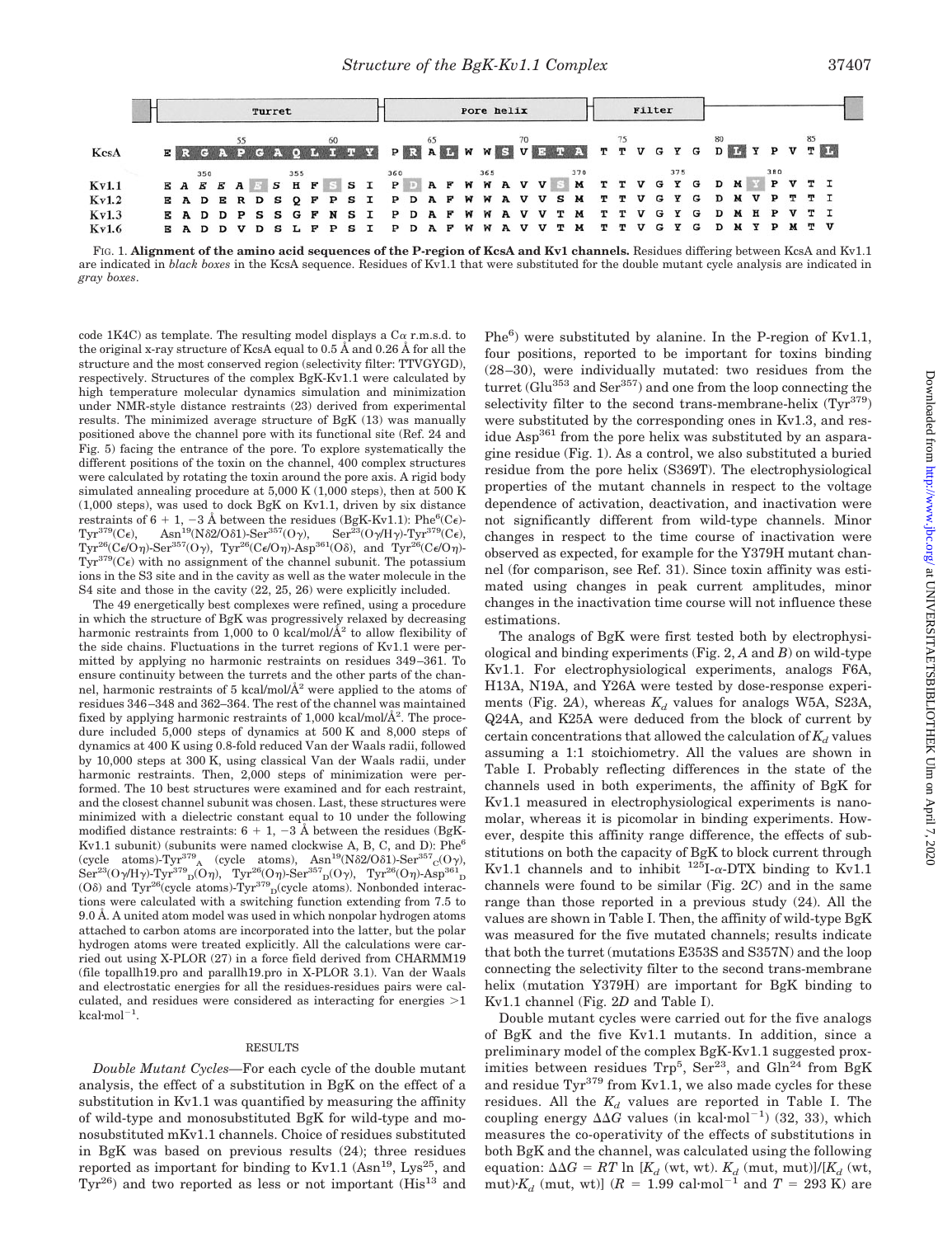

FIG. 2. **Affinity of BgK and BgK analogs for Kv1.1 and mutants of Kv1.1.** *A*, dose-response curves of BgK peptides to block current through mKv1.1 expressed in RBL cells. Each point corresponds to the mean value of three to seven experiments. Data were fitted with the Hill equation with the Hill coefficient fixed to 1. *B*, membranes prepared from HEK-293 cells producing hKv1.1 were incubated with 10 pM  $^{125}I$ - $\alpha$ -DTX in the absence or presence of increasing concentrations of BgK peptides. Inhibition of binding was assessed relative to an untreated control. *C*, comparison of the effects of alanine substitutions in BgK on affinity for Kv1.1 measured either by binding experiments or by electrophysiological experiments. *D*, effects of substitutions in mKv1.1 on the affinity of BgK measured by electrophysiology.

reported in Table I and displayed in Fig. 3, they vary between  $0.08 \text{ kcal·mol}^{-1}$  for H13A-E353S or F6A-S357N (BgK-Kv1.1) to  $2.33 \text{ kcal·mol}^{-1}$  for K25A-Y379H.

*Model of the Complex BgK*/*S5-S6 Region of Kv1.1—*The complexes were calculated using high temperature molecular dynamics simulation and minimization under distance restraints, as deduced from coupling energies. Indeed, it has been shown that these coupling energies may reflect proximity between residues (33, 34); in an extensive study for validating the signification of coupling energies (34), it was found that values  $> 0.6$  kcal·mol<sup>-1</sup> were determined for residues separated by less than 5 Å. In our study, we found a value of coupling energy up to 0.73 kcal·mol<sup> $-1$ </sup> for a cycle, implicating a buried residue of the channel  $(Ser<sup>369</sup>)$  used as a negative control. Therefore, we used as a threshold the value of  $0.7 \text{ kcal·mol}^{-1}$  for interpreting coupling energies as proximity between the mutated residues. Furthermore, coupling energies reflect proximities, provided the substitutions have not induced any structural rearrangement (33, 34). Since the critical substitution K25A in BgK was coupled to all the channel substitutions, even when the residue was buried  $(Ser<sup>369</sup>)$  (Table I), we suspected a nonspecific effect due to a structural rearrangement at the complex interface. Therefore, no distance restraint was applied on residue  $Lys^{25}$ . By contrast for all the other residues for which several double mutant cycles were achieved, both kind of coupling energies values were determined:  $>$  or  $<$  0.7 kcal·mol<sup>-1</sup>. Thus, coupling energies higher than  $0.70$  kcal·mol<sup>-1</sup> were considered to reflect a distance restraints of  $6 + 1$ ,  $-3$  Å, which was therefore applied to the following pairs of residues in the BgK-Kv1.1  $\text{complex:}\ \text{Phe}^6\text{-}\text{Tyr}^{379}, \text{Asn}^{19}\text{-}\text{Ser}^{357}, \text{Ser}^{23}\text{-}\text{Tyr}^{379}, \text{Tyr}^{\bar{26}}\text{-}\text{Ser}^{357},$  $Tyr^{26}$ -Asp<sup>361</sup> and  $Tyr^{26}$ -Tyr<sup>379</sup> (see "Experimental Procedures").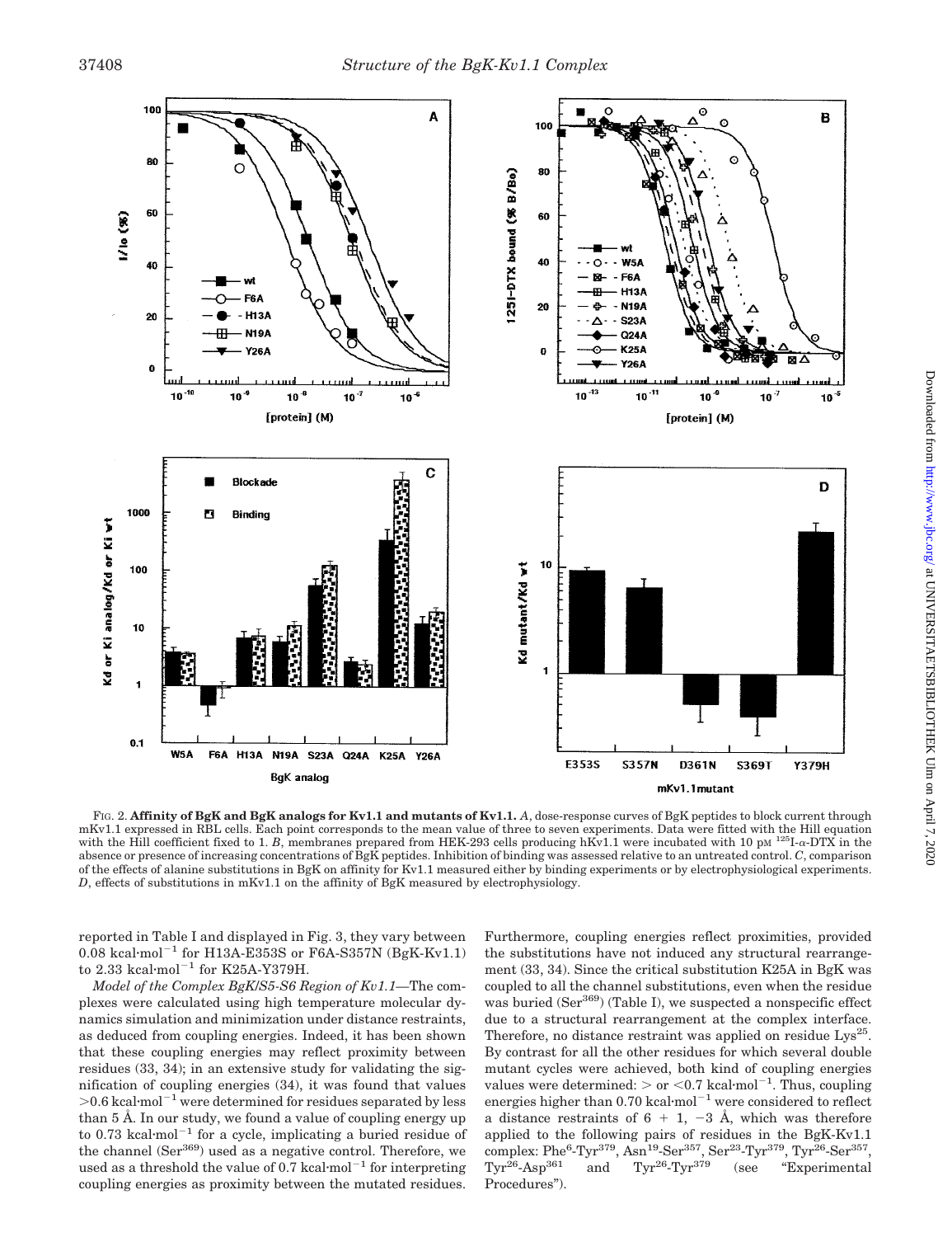|                          |                                                    | Kv1.1 E353S                                                               |                      | Kv1.1 S357N                                                                                                                                                                                      |                  | Kv1.1 D361N                   |                                             | Kv1.1 S369T                   |        | Kv1.1 Y379H                                                                                                                                                                                                                                  |                                                 |
|--------------------------|----------------------------------------------------|---------------------------------------------------------------------------|----------------------|--------------------------------------------------------------------------------------------------------------------------------------------------------------------------------------------------|------------------|-------------------------------|---------------------------------------------|-------------------------------|--------|----------------------------------------------------------------------------------------------------------------------------------------------------------------------------------------------------------------------------------------------|-------------------------------------------------|
|                          | $K_d$ (nM) $\pm$ 2 S.E.<br>$K_d$ (nM) $\pm$ 2 S.E. | $K_d$ (nM) $\pm$ 2 S.E. (n) $\frac{\Delta\Delta G}{(kcal\cdot mol^{-1})}$ |                      | $K_d$ (nM) $\pm$ 2 S.E. $(n)$                                                                                                                                                                    | $\Delta\Delta G$ | $K_d$ (nM) $\pm$ 2 S.E. $(n)$ | $(kcal \cdot mol^{-1})$<br>$\Delta\Delta G$ | $K_d$ (nM) $\pm$ 2 S.E. $(n)$ |        | $\frac{\Delta \Delta G}{(kcal \cdot mol^{-1})}$ $K_d$ (nM) $\pm$ 2 S.E. (n)                                                                                                                                                                  | $\frac{\Delta \Delta G}{(kcal \cdot mol^{-1})}$ |
| BgK wt                   | $17 \pm 2(9)^a$                                    | $141 \pm 8.8(4)$                                                          |                      | $107 \pm 10$ (4)                                                                                                                                                                                 |                  | $8.4 \pm 1.9(14)$             |                                             | $6.4 \pm 1.4$ (8)             |        | $370 \pm 38(4)$                                                                                                                                                                                                                              |                                                 |
| <b>BgK W5A</b>           | 61 $\pm$ 7 (4) <sup><math>a</math></sup>           | $ND^b$                                                                    |                      | $\Xi$                                                                                                                                                                                            |                  | $\Xi$                         |                                             | $\Xi$                         | ę      |                                                                                                                                                                                                                                              | 0.24                                            |
| F6A<br>3gK               | $1.8(5)^a$<br>$7.3 + 1$                            | $42 \pm 5.4(4)$                                                           |                      | $53 \pm 4.5(4)$                                                                                                                                                                                  | 0.08             | $12 \pm 2(11)$                | 0.70                                        | $3.9 \pm 0.6(9)$              |        |                                                                                                                                                                                                                                              |                                                 |
| 3gK H13A                 | $21(5)^a$<br>$+80$                                 | $1,038 \pm 22(4)$                                                         | 2388<br>0.39<br>0.39 | $888 \pm 62 \ (3)$ $144 \pm 20 \ (8)$                                                                                                                                                            | $0.15$<br>$0.84$ | $97 \pm 22$ $(5)$             | 0.34<br>0.54<br>ND                          | $57 + 6(6)$                   | sessee | $\begin{array}{l} 2,013 \, \pm \, 168 \, (3) \\ 2,830 \, \pm \, 385 \, (5) \\ 1,100 \, \pm \, 68 \, (4) \\ 1,170 \, \pm \, 193 \, (3) \\ 1,170 \, \pm \, 193 \, (3) \\ 3,640 \, \pm \, 372 \, (3) \\ 3,648 \, \pm \, 176 \, (3) \end{array}$ | 5438335<br>5438335                              |
| AGLN N <sub>3</sub> g    | $97 \pm 14$ (7) <sup><math>a</math></sup>          | $1,590 \pm 147$ (5)                                                       |                      |                                                                                                                                                                                                  |                  | $(21 \pm 17)$ (10)            |                                             | $90.5 \pm 6(9)$               |        |                                                                                                                                                                                                                                              |                                                 |
| <b>BgK S23A</b>          | $920 \pm 160 (4)$                                  |                                                                           |                      |                                                                                                                                                                                                  | ₹₹               | £                             |                                             | £                             |        |                                                                                                                                                                                                                                              |                                                 |
| 3gK Q24A                 | $44 \pm 3.7(4)$                                    |                                                                           | $\Xi$                |                                                                                                                                                                                                  |                  | $\Xi$                         | $\Xi$                                       |                               |        |                                                                                                                                                                                                                                              |                                                 |
| BgK K25A                 | $5,497 \pm 2,548(3)$                               | $9,090 \pm 1,108(3)$                                                      | 9.93                 | $00 \pm 2,200$ (4)<br>5,60                                                                                                                                                                       | 1.06             | $13,000 \pm 7,000$ (4)        | 16:0                                        | $7,300 \pm 207$ (3)           | 0.73   |                                                                                                                                                                                                                                              |                                                 |
| 3gKY26A                  | $210 \pm 35 (13)^a$                                | $1,206 \pm 261(5)$                                                        | 0.21                 | $253 \pm 54$ (7)                                                                                                                                                                                 | 9.96             | $532 \pm 66$ (3)              | 0.95                                        | $123 \pm 8.7$ (6)             | 0.26   | ± 164(4)<br>$2,133 \pm 66$ (2)<br>1,265 $\pm$ 164 (4                                                                                                                                                                                         |                                                 |
| $^{\circ}$ ND, not done. |                                                    |                                                                           |                      | "Values were determined by dose-response experiments, otherwise, they were deduced from blockade of the current by certain concentrations of toxin that allowed the calculation of $K_d$ values. |                  |                               |                                             |                               |        |                                                                                                                                                                                                                                              |                                                 |

TABLE I *Double mutant cycle analysis*

Double mutant cycle analysis



FIG. 3. **Coupling energies from the double mutant cycles.** Coupling energies were calculated as described in the text. The values  $> 0.7$ kcalmol-<sup>1</sup> are shown by the *dark cylinders*.

TABLE II *Structural statistics of the models of BgK*/*S5-S6 region of Kv1.1 (averaged over the 100 models)*

| Number of restraints <sup>a</sup>                                                | 6                                                  |
|----------------------------------------------------------------------------------|----------------------------------------------------|
| Number of models                                                                 | 10                                                 |
| Violations of the restraints                                                     | Number of structures                               |
| $>1\,\mathrm{\AA}$                                                               | $\Omega$                                           |
| $> 0.5$ Å                                                                        | 1                                                  |
| Average distances between the                                                    |                                                    |
| residues on which distance                                                       |                                                    |
| restraints were applied <sup><math>a</math></sup>                                |                                                    |
| $Phe^6$ -Tyr $_{\rm D}^{379}$                                                    | $5.2\AA$                                           |
| $\mathrm{Asn^{19}\text{-}Ser^{357}_C}$                                           | $6.3\;$ Å                                          |
|                                                                                  | $4.8\,\mathrm{\AA}$                                |
| $Ser^{23}\text{-Tyr}_{\text{D}}^{379}\text{Tr}^{26}\text{-}Ser^{357}_{\text{D}}$ | 7.2 Å                                              |
| $Tyr^{26}$ -Asp $_{\rm D}^{361}$                                                 | 7.6 Å                                              |
| $\text{Tyr}^{26}\text{-}\text{Tyr}^{379}_{\text{D}}$                             | $6.5\,\mathrm{\AA}$                                |
| $C\alpha$ r.m.s.d.                                                               |                                                    |
| Over the starting model of                                                       | $1.8\ \AA$                                         |
| $Kv1.1$ (fixed regions <sup>b</sup> )                                            |                                                    |
| Over the average model                                                           |                                                    |
| flexible region of $Kv1.1b$                                                      | $2-5$ Å                                            |
| BgK                                                                              | $1.7 \text{ Å}$                                    |
| Buried surface                                                                   | $1,040 \pm 64 \text{ Å}^2$                         |
| Energies                                                                         |                                                    |
| $\rm E_{Tot}$                                                                    | $-3,593 \pm 18 \text{ kcal} \cdot \text{mol}^{-1}$ |
| $\mathbf{E}_{\text{bond}}$                                                       | $61 \pm 0.7$ kcal·mol <sup>-1</sup>                |
| $\mathrm{E}_{\mathrm{angle}}$                                                    | $418 \pm 6$ kcal·mol <sup>-1</sup>                 |
| $\mathbf{E}_{\text{improper}}$                                                   | $77 \pm 2 \text{ kcal} \cdot \text{mol}^{-1}$      |
|                                                                                  | $-3,326 \pm 19 \text{ kcal} \cdot \text{mol}^{-1}$ |
| $\mathrm{E_{Van\ der\ Waals}}$<br>$\mathrm{E}_{\mathrm{elec}}$                   | $-1,146 \pm 9 \text{ kcal} \cdot \text{mol}^{-1}$  |
| d.<br>$\mathrm{E}_{\mathrm{distance~constraint}}$                                | $1.9 \pm 1 \text{ kcal} \cdot \text{mol}^{-1}$     |
|                                                                                  |                                                    |

 $a^a$  6 + 1, -3 Å between the residues (BgK-Kv1.1 subunit): Phe<sup>6</sup> (cycle atoms)-Tyr<sup>379</sup>, Asn<sup>19</sup>(N $\delta$ 2/O $\delta$ 1)-Ser<sup>357</sup>(O $\gamma$ ), Ser<sup>23</sup>(O $\gamma$ /H $\gamma$ )-Tyr<sup>379</sup>(O $\eta$ ),  $\text{Tryr}^{26}(\text{O}\eta)$ -Ser $^{357}_{\text{D}}(\text{O}\gamma)$ ,  $\text{Tyr}^{26}(\text{O}\eta)$ -Asp $^{361}_{\text{D}}(\text{O}\delta)$  and Y26(cycle atoms)-

Tyr<sup>379</sup>(cycle atoms).<br><sup>*b*</sup> Fixed regions of the channel, residues 325–345 and 365–409; flex-

 $^{\circ}$  Electrostatic energy was calculated with a dielectric constant equal to 10.

to 10.<br>*d* The energy constant for distance restraint was set to 3 kcal  $\cdot$  mol.<sup>-1</sup>

Some fluctuations in the turret region were allowed during calculations of the models of the complex BgK/S5-S6 region of Kv1.1. The reason for that was based on a previous molecular dynamic of the KcsA channel in a bilayer membrane which showed the flexibility of this region (35). These fluctuations were neither seen in the x-ray structure (36), as this region is involved in protein-protein crystal contacts, nor in the more recent structure solved at 2 Å resolution  $(22)$ , where KcsA is complexed with a Fab fragment, via the turret region. How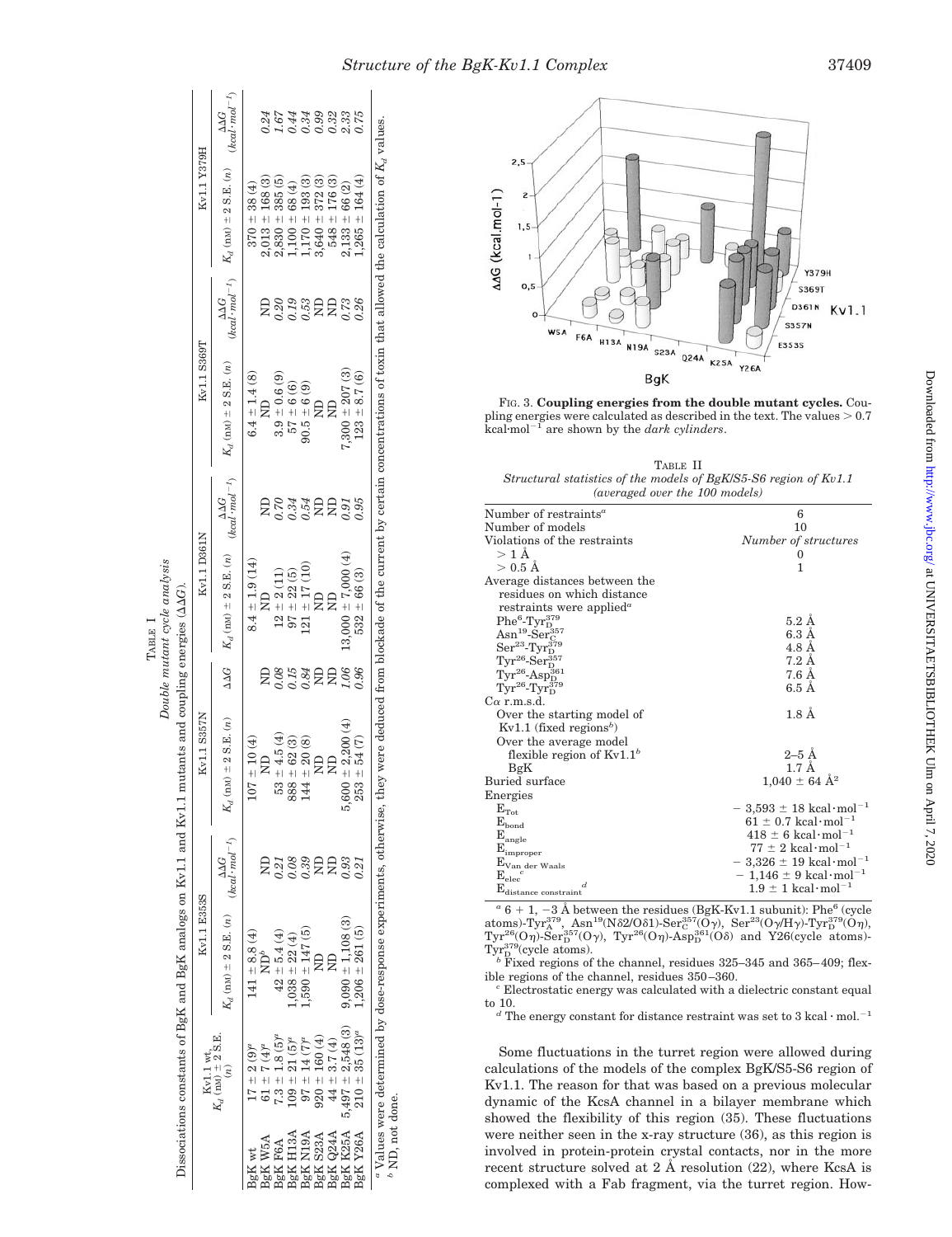ever, comparison of the two structures reveals for the turret region slight differences on  $C\alpha$  positions and large variation of the  $x1$  angles. Furthermore, recent docking studies also sug-



FIG. 4. **Structures of the complex BgK/S5-S6 region of Kv1.1.** Structures of the 10 complexes, superimposed on the fixed region of the channel (325–345, 365–409), are shown. The subunits of the channel are colored *yellow* (subunit A), *blue* (subunit B), *cyan* (subunit C), and *green* (subunit D). BgK is colored *red*, and the side chain is of  $Lys^{25}$  is shown and colored *magenta*.

gest some structural differences between bacterial and mammalian channels, in particular in the region containing residues 53 and 56 (using the *KcsA* numbering) (19).

*In fine*, we considered 10 complex structures whose structural statistics are shown in Table II. These structures converged (Fig. 4); the mean  $C\alpha$  r.m.s.d. for the docked BgK is 1.7 Å around the average structure of the complex. Residues of BgK whose relative solvent accessible surface area in the complex is less than 30% and for which difference between their relative solvent accessible surface area alone and complexed with the channel is more than 30% were defined as forming the binding site: it includes 14 residues  $(\text{Arg}^3, \text{Trp}^5, \text{Phe}^6, \text{Lys}^7,$ Glu<sup>8</sup>, His<sup>13</sup>, Thr<sup>22</sup>, Ser<sup>23</sup>, Gln<sup>24</sup>, Lys<sup>25</sup>, Tyr<sup>26</sup>, Arg<sup>27</sup>, Ala<sup>28</sup>, and Asn29). To compare this binding site to the functional sites of BgK, we identify the residues of BgK important for binding to Kv1.1, Kv1.2, and Kv1.6, using binding experiments (Ref. 37 and Fig. 5). In agreement with previous results (24), these binding sites contain three common residues:  $\text{Ser}^{23}$ , Lys<sup>25</sup>, and  $Tyr^{26}$ . In addition to these residues, four residues were found be important for BgK binding to Kv1.1 (change in free energy of binding  $\Delta\Delta G$  upon alanine substitution >1 kcal·mol<sup>-1</sup>): Arg<sup>3</sup>, Lys<sup>7</sup>, His<sup>13</sup>, Asn<sup>19</sup>. Therefore, the functional site of BgK for binding to Kv1.1 contains seven residues. Interestingly, all these residues but  $Asn^{19}$  are included in the binding site. However, Asn19 is at the border of this interface (Fig. 6*A*), and even so, the difference between its relative solvent accessible surface area alone or complexed is 20%. The remaining eight residues that form the binding site are: Asn<sup>29</sup>, which could not be definitively identified as functionally important because of structural perturbations induced by its alanine substitution; Glu<sup>8</sup>, Thr<sup>22</sup>, Gln<sup>24</sup>, and Ala<sup>28</sup>, located at the edge of the binding site, which have not been identified as important residues for binding to Kv1.2 and Kv1.6; and Trp<sup>5</sup>, Phe<sup>6</sup>, and Arg<sup>27</sup>, which are important for BgK binding to other Kv1 subtypes (Kv1.2 and Kv1.6) (Fig. 6*A*).



FIG. 5. **Functional mapping of Bgk on Kv1.1, Kv1.2, and Kv1.6.** The effects of alanine substitutions in BgK on affinity for Kv1 channels were measured by competition experiments; membranes prepared from HEK-293 or tsA-201 cells producing hKv1.1, hKv1.2, and hKv1.6 were incubated with 10 pm  $^{125}I$ - $\alpha$ -DTX (hKv1.1, hKv1.2) or 8–10 pm  $^{125}I$ -BgK(W5Y/Y26F) (hKv1.6) in the absence or presence of increasing concentrations of BgK analogs. The CD spectra of the analogs were identical to that of BgK except for N29A, K32A, T33A, K35A, and L36A (24). Therefore the functional effects associated with these substitutions were not considered.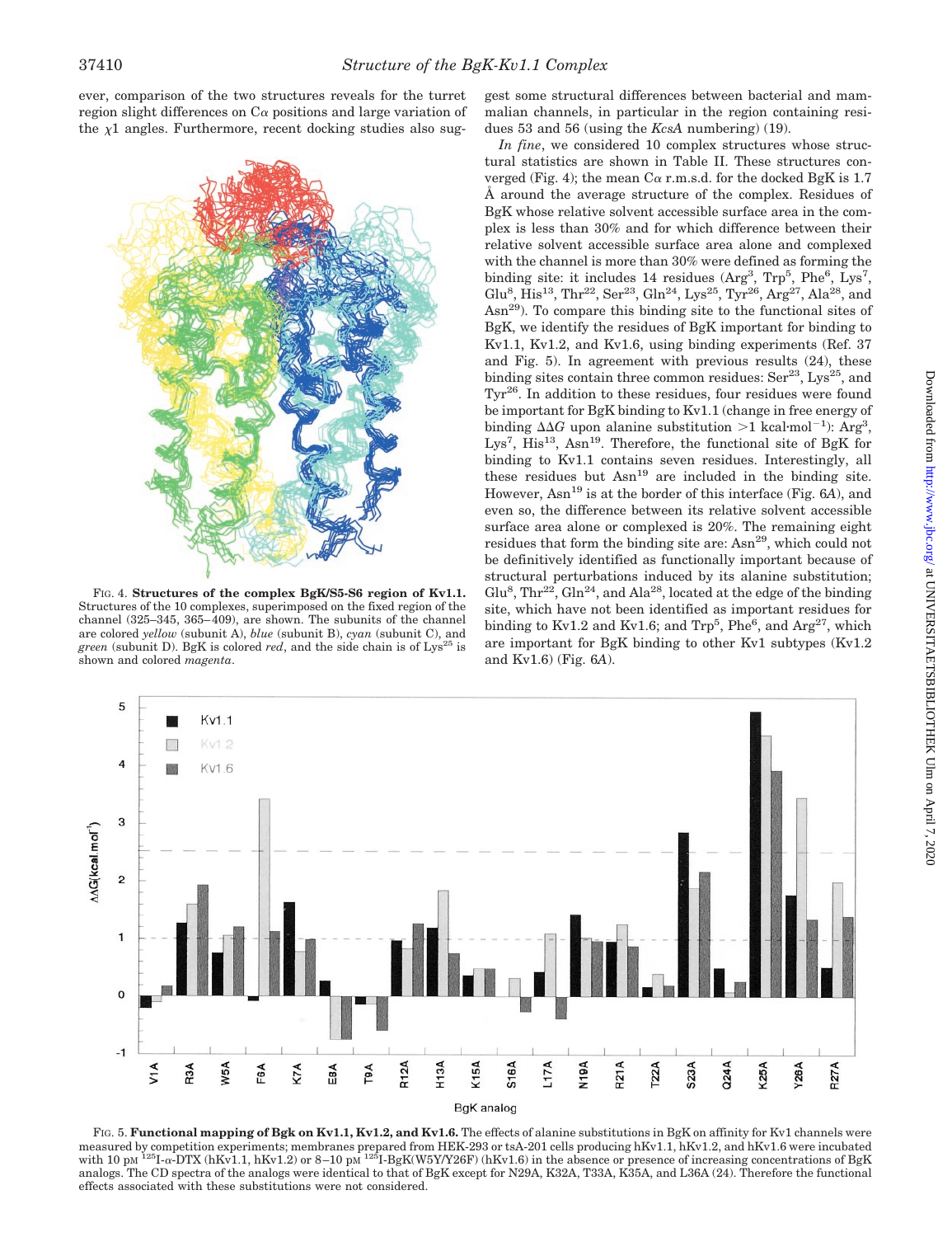FIG. 6. **Interface of BgK in the model of BgK/S5-S6 region of Kv1.1 and interactions.** *A*, the 14 residues of the interface (as defined in the text) are colored as follows: *red*, hot spots for binding to Kv1.1  $(\Delta \Delta G)$  upon alanine substitution >2.5 kcal·mol<sup>-1</sup>); *orange*, less important residues  $(\Delta \Delta G > 1 \text{ kcal·mol}^{-1});$ *yellow*, residues important for BgK binding to Kv1.2 and Kv1.6; *green*, residues not important for binding to Kv1.1, Kv1.2, and Kv1.6. Asn<sup>19</sup>, which is important to Kv1.1 but which is not in the interface, is colored *magenta*, and Asn<sup>29</sup>, whose functional role could not be defined, since its alanine substitution induces structural perturbations, is colored *blue*. *B*, backbone is colored *red* for BgK, *green* for Kv1.1 subunit A, and *yellow* for subunit D (residues 353–379). The side chains are colored *magenta* for Kv1.1 residues and *blue* for BgK residues. Carbonyl oxygen atoms from the selectivity filter are shown and colored *red*.



The two most important residues for binding to Kv1.1, Lys<sup>25</sup> and Ser<sup>23</sup> (Fig. 5), are central in the interface (Fig.  $6A$ ). The side chain of  $Lys^{25}$  is projecting into the channel pore (Figs. 4 and 6*B*) and its extremity (r.m.s.d. over the average model: 2.0 Å for the  $N\zeta$  is located 1 Å above the plane defined by the four carbonyl oxygens of  $Tvr^{375}$ , at 3 Å from the potassium binding site S1 (defined as the center of gravity of the eight carbonyl oxygens of residues 374–375) at a position close to the potassium binding site S0, as defined in Ref. 26 (Fig. 6*B*). No interaction has been identified for the side chain of  $\text{Ser}^{23}$ , although its hydroxyl could be involved in a hydrogen bond with the hydroxyl of Tyr<sup>379</sup> <sup>D</sup> (Fig. 6*B*). The third important residue for BgK binding to Kv1.1 is  $\text{Tyr}^{26}$ , which is also central in the interface (Fig. 6*A*). It interacts with several regions of the channel; its cycle is located in a pocket between the cycles of  $\text{Tyr}^{379}$ <sub>A,D</sub> from the loop connecting the selectivity filter to the transmembrane helix and is stacked on the imidazol ring of His<sup>355</sup><sub>D</sub> from the turret (Fig. 6*B*). The hydroxyl of Tyr<sup>26</sup> is likely to be involved in an hydrogen bond with the carbonyl oxygen of Asp<sup>377</sup> D. However, this should not contribute much to the interaction energy, since replacing Tyr<sup>26</sup> by a phenylalanine residue does induce only a small change in free energy of binding  $(\Delta\Delta G = 0.68 \text{ kcal} \cdot \text{mol}^{-1})$ (data not shown). Residues  $Arg^3$ , Lys<sup>7</sup>, His<sup>13</sup>, and Asn<sup>19</sup> also contribute to the binding of BgK to Kv1.1; they are at the periphery of the interface (Fig. 6A). Residues Arg<sup>3</sup> and Lys<sup>7</sup> interact with Glu<sup>353</sup><sub>A</sub>, whereas His<sup>13</sup> interacts with Glu<sup>353</sup><sub>D</sub> (Fig.  $6B$ ). No interaction implicating residue  $\text{Asn}^{19}$  was iden-

tified. The cycle of residue Phe<sup>6</sup>, which is important for binding to Kv1.6 and Kv1.2, but not for Kv1.1 (Fig. 5), is located in a pocket between the cycles of  $\text{Tr}^{379}$  from two adjacent subunits A and D (Fig. 6*B*). Thus, both cycles of residues Phe<sup>6</sup> and Tyr<sup>26</sup> fill this pocket, Tyr<sup>26</sup> being closer to  $\mathrm{Tyr^{379}}_{\mathrm{D}},$  while Phe $^6$  is closer to  $\mathrm{Tyr^{379}}_{\mathrm{A}}.$ 

#### DISCUSSION

We determined the structure of the complex BgK-S5-S6 region of Kv1.1, using distance restraints deduced from double mutant cycle analysis. To estimate the atomic resolution of this complex, several structures were calculated. All 10 structures, which were obtained by flexible docking, are geometrically and energetically correct with a negative van der Waals energy, and the buried surface area  $(\sim 1,000 \text{ Å}^2)$  is in agreement with those observed typically for a protein-protein interface (38). The r.m.s.d. on the C $\alpha$  atoms of the docked BgK is equal to 1.7 Å, indicating that the position of the ligand is well defined.

This structure provides a molecular basis for understanding how BgK binds to different Kv1 channels. Indeed, BgK binds with similar affinities to Kv1.1, Kv1.2, and Kv1.6 and with a lower affinity to Kv1.3 (18). The functional sites of BgK for the these channels are very similar and contain a common core of three hot spot residues: the dyad residues  $Lys^{25}$  and  $Tyr^{26}$  and  $\text{Ser}^{23}$  (Refs. 24 and 37; Fig. 5). Furthermore, the different Ky1 subtypes are also highly analogous (83% identity) in the P-region. Thus, the topologies of the different BgK-Kv1 channel complexes are likely to be very similar.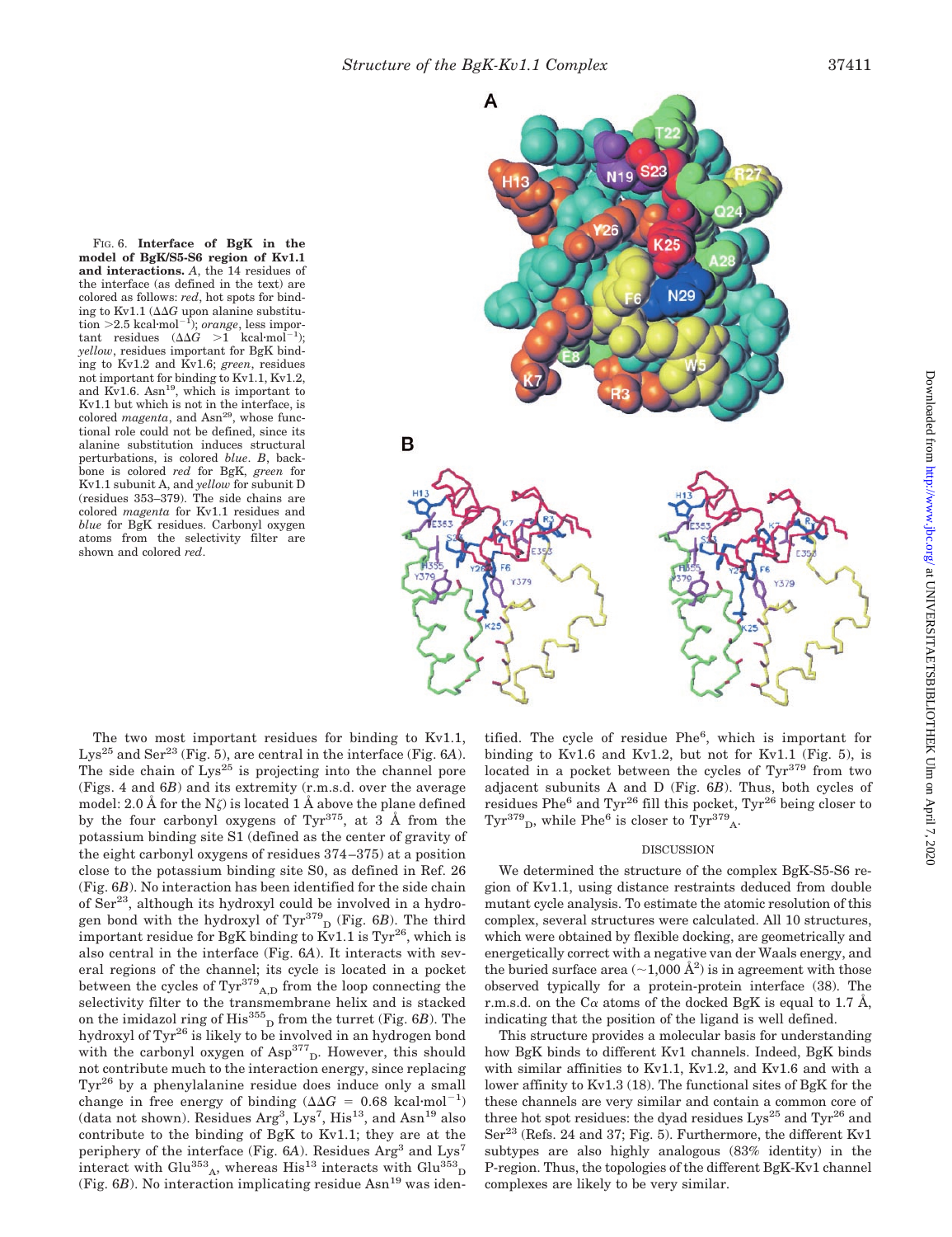The general organization of functional residues in the binding site of BgK to Kv1.1 has been described in many proteinprotein interfaces (38, 39): the three important residues  $\text{Ser}^{23}$ ,  $Lys^{25}$ , and Tyr<sup>26</sup> are central and surrounded by less important residues, solvent-accessible. The major determinant for BgK binding to Kv1.1 is formed by electrostatic interactions between the extremity of Lys<sup>25</sup> side chain and carbonyl oxygen atoms of residues from the channel selectivity filter (Fig. 6*B*). Since these interactions involve residues from the most conserved region of Kv1 channels, they are likely to be conserved in all complexes Kv1-BgK. The second determinant for BgK binding to Kv1.1 is formed by hydrophobic interactions between Kv1.1 Tyr<sup>379</sup> residue whose side chain is protruding in the channel vestibule and two BgK residues: the hot spot dyad residue Tyr<sup>26</sup> and Phe<sup>6</sup> (Fig. 6*B*). These hydrophobic interactions surround the  $Lys^{25}$  side chain and are thought to be important to strengthen the electrostatic interactions between this lysine and the oxygen atoms from the selectivity filter residues, by allowing their exclusion from solvent. Although Tyr379 is a variable residue, as far as the corresponding residue in other channels is hydrophobic, the hydrophobic nature of these interactions can be reproduced in other complexes. The importance of these hydrophobic interactions is confirmed by the correlation between the nature of residue 379 in Kv1 channels and the affinity of BgK for these channels. Indeed, BgK binds more tightly to Kv1.1, Kv1.2, and Kv1.6 in which residue 379 is either a tyrosine or a valine than to Kv1.3 where this residue is less hydrophobic (histidine) (18) (Fig. 1). Furthermore, replacement of  $Tyr^{379}$  in Kv1.1 by a histidine residue decreases the affinity of BgK (Table I), and conversely, replacement in Kv1.3 of His<sup>379</sup> (using Kv1.1 numbering) by a tyrosine residue enhances the affinity of BgK to a level comparable with that for Kv1.1 (18). Moreover, the differential effect of substitution F6A in BgK on its affinity for Kv1 channels (Fig. 5), which was shown to depend on the nature of residue 379 (18), also enlightens the importance of hydrophobic interactions involving the channel residue 379 (Fig. 6*B*). Indeed, we can correlate this effect to the capacity of residue 6 of BgK to make hydrophobic interactions with residue 379. In the complex BgK-Kv1.1, Phe<sup>6</sup> is located in a pocket between two  $\text{Tyr}^{379}$ . We propose that an alanine at position 6 in BgK should still be able to make some hydrophobic interactions with  $\rm Tyr^{379}\,(Kv1.1$  and Kv1.6), whereas this could not be possible with the smaller residue equivalent in Kv1.2 (valine). Therefore, we showed that the residues from the functional core used by BgK to bind different Kv1 channels are likely to be involved in conserved important interactions, implicating both conserved and variable residues from the channels. Such a conservation of interactions involving interplay between conserved and variable residues has been described in other protein-protein interaction studies (2, 40).

Other toxin-potassium channel systems have been characterized. Despite the unrelated structures of these toxins, their binding sites all contain a functional dyad composed of a lysine and a hydrophobic residue (3). Structures of scorpion toxins and of ShK, a sea anemone toxin related to BgK, complexed with Kv1 channels  $(19, 41)^2$  have been calculated using a restraint between the dyad lysine and a conserved tyrosine from the selectivity filter, identified by double mutant cycle analysis (30, 42). Interestingly, although we did not apply any restraint on the BgK dyad lysine to calculate our structure, its configuration in the complex is similar to those described in the latter structures, confirming a common role for scorpion and sea anemone toxins' dyad lysine. Therefore, the convergent evolu-

tion that led to the concomitant conservation in both sea anemone and scorpion potassium channel blockers of a functional dyad formed by lysine and a hydrophobic residue may reflects a convergent binding solution based on a crucial interplay between two conserved set of interactions. These are (i) specific electrostatic interactions between carbonyl oxygen atoms of the channel's selectivity filter residues and the extremity of the dyad lysine side chain, which are reinforced by exclusion from solvent (ii) by nonspecific hydrophobic interactions between nonconserved residues of the channel and the hydrophobic dyad residue.

*Acknowledgments—*We are grateful to Thomas Felix and Katharina Ruff for technical assistance and to Benoît Roux for providing unpublished data.

#### **REFERENCES**

- 1. Kleanthous, C., and Pommer, A. J. (2000) in *Protein-Protein Recognition*, (Kleanthous, C., ed) pp. 280–311, Oxford University Press, Oxford, UK
- 2. Delano, W. L., Ultsch, M. H., de Vos, A. M., and Wells, J. A. (2000) *Science* **287,** 1279–1283
- 3. Me´nez, A., Servent, D., and Gasparini, S. (2002) in *Perspectives in Molecular* Toxinology (Ménez, A., ed) Vol. 10, pp. 175–202, John Wiley and Sons Ltd., Chichester, UK
- 4. Stocker, M., Pongs, O., Hoth, M., Heinemann, S., Stühmer, W., Schröter, K.-H., and Ruppersberg, J. P. (1991) *Proc. R. Soc. Lond. B Biol. Sci.* **245**, 101–107
- 5. Hurst, R. S., Busch, A. E., Kavanaugh, M. P., Osborne, P. B., North, R. A., and Adelman, J. P. (1991) *Mol. Pharmacol.* **40,** 572–576
- 6. Goldstein, S. A., and Miller, C. (1993) *Biophys. J.* **65,** 1613–1619
- 7. MacKinnon, R., Heginbotham, L., and Abramson, T. (1990) *Neuron* **5,** 767–771
- 8. Gross, A., Abramson, T., and MacKinnon, R. (1994) *Neuron* **13,** 961–966
- 9. Kim, M., Baro, D. J., Lanning, C. C., Doshi, M., Farnham, J., Moskowitz, H. S., Peck, J. H., Olivera, B. M., and Harris-Warrick, R. M. (1997) *J. Neurosci.* **17,** 8213–8224
- 10. Shon, K. J., Stocker, M., Terlau, H., Stühmer, W., Jacobsen, R., Walkern, C., Grilley, M., Watkins, M., Hillyard, D. R., Gray, W. R., and Olivera, B. (1998) *J. Biol. Chem.* **273**, 33–38
- 11. Garcia, E., Scanlon, M., and Naranjo, D. (1999) *J. Gen. Physiol.* **114,** 141–157 12. Garcia, M. L., Gao, Y. D., McManus, O. B., and Kaczorowski, G. J. (2001)
- *Toxicon* **39,** 739–748 13. Dauplais, M., Lecoq, A., Song, J., Cotton, J., Jamin, N., Gilquin, B., Roumestand, C., Vita, C., de Medeiros, C. L. C., Rowan, E. G., Harvey, A. L.,
- and Ménez, A. (1997) *J. Biol. Chem.* 272, 4302-4309 14. Gasparini, S., Danse, J. M., Lecoq, A., Pinkasfeld, S., Zinn-Justin, S., Young,
- L. C., de Medeiros, C. L. C., Rowan, E. G., Harvey, A. L., and Ménez, A. (1998) *J. Biol. Chem.* **273,** 25393–25403
- 15. Savarin, P., Guenneugues, M., Gilquin, B., Lamthanh, H., Gasparini, S., Zinn-Justin, S., and Me´nez, A. (1998) *Biochemistry* **37,** 5407–5416
- 16. Rauer, H., Pennington, M., Cahalan, M., and Chandy, K. G. (1999) *J. Biol. Chem.* **274,** 21885–21892
- 17. Jacobsen, R. B., Dietlind Koch, E., Lange-Malecki, B., Stocker, M., Verhey, J., Van Wagoner, R. M., Vyazovkina, A., Olivera, B. M., and Terlau, H. (2000) *J. Biol. Chem.* **275,** 24639–24644
- 18. Racape´, J., Lecoq, A., Romi-Lebrun, R., Liu, J., Kohler, M., Garcia, M. L., Me´nez, A., and Gasparini, S. (2002) *J. Biol. Chem.* **277,** 3886–3893
- 19. Wrisch, A., and Grissmer, S. (2000) *J. Biol. Chem.* **275**, 39345–3935320
- 20. Hamill, O. P., Marty, E., Neher, E., Sakmann, B., and Sigworth, F. J. (1981) *Pflu¨ gers Arch.* **391,** 85–100
- 21. Sali, A., Potterton, L., Yuan, F., van Vlijmen, H., and Karplus, M. (1995) *Proteins* **23,** 318–326
- 22. Zhou, Y., Morais-Cabral, J. H., Kaufman, A., and MacKinnon, R. (2001) *Nature* **414**, 43–48
- 23. Savarin, P., Romi-Lebrun, R., Zinn-Justin, S., Lebrun, B., Nakajima, T., Gilquin, B., and Me´nez, A. (1999) *Protein Sci.* **8,** 2672–2685
- 24. Alessandri-Haber, N., Lecoq, A., Gasparini, S., Grangier-Macmath, G., Jacquet, G., Harvey, A. L., de Medeiros, C. L. C., Rowan, E. G., Gola, M., Me´nez, A., and Crest, M. (1999) *J. Biol. Chem.* **274**, 35653–35661
- 25. Morais-Cabral, J. H., Zhou, Y., and MacKinnon, R. (2001) *Nature* **414,** 37–42
- 26. Berne`che, S., and Roux, B. (2001) *Nature* **414,** 73–76 27. Brünger, A. T. (1992) *X-PLOR, A system for X-ray cristallography and NMR*,
- version 3.1, Yale University Press, New Haven, CT 28. Kalman, K., Pennington, M. W., Lanigan, M. D., Nguyen, A., Rauer, H., Mahnir, V., Paschetto, K., Kem, W. R., Grissmer, S., Gutman, G. A.,
- Christian, E. P., Cahalan, M. D., Norton, S., and Chandy, K. G. (1998) *J. Biol. Chem.* **273,** 32697–32707
- 29. Imredy, J. P., and MacKinnon, R. (2000) *J. Mol. Biol.* **296,** 1283–1294
- 30. Ranganathan, R., Lewis, J. H., and MacKinnon, R. (1996) *Neuron* **16,** 131–139 31. Jäger, H., Rauer, H., Nguyen, A. N., Aiyar, J., Chandy, K. G., and Grissmer, S. (1998) *J. Physiol.* (*Lond.*) **506,** 291–301
- 32. Carter, P. J., Winter, G., Wilkinson, A. J., and Fersht, A. R. (1984) *Cell* **38,** 835–840
- 33. Schreiber, G., and Fersht, A. R. (1995) *J. Mol. Biol.* **248**, 478–486 <sup>2</sup> B. Roux, personal communication.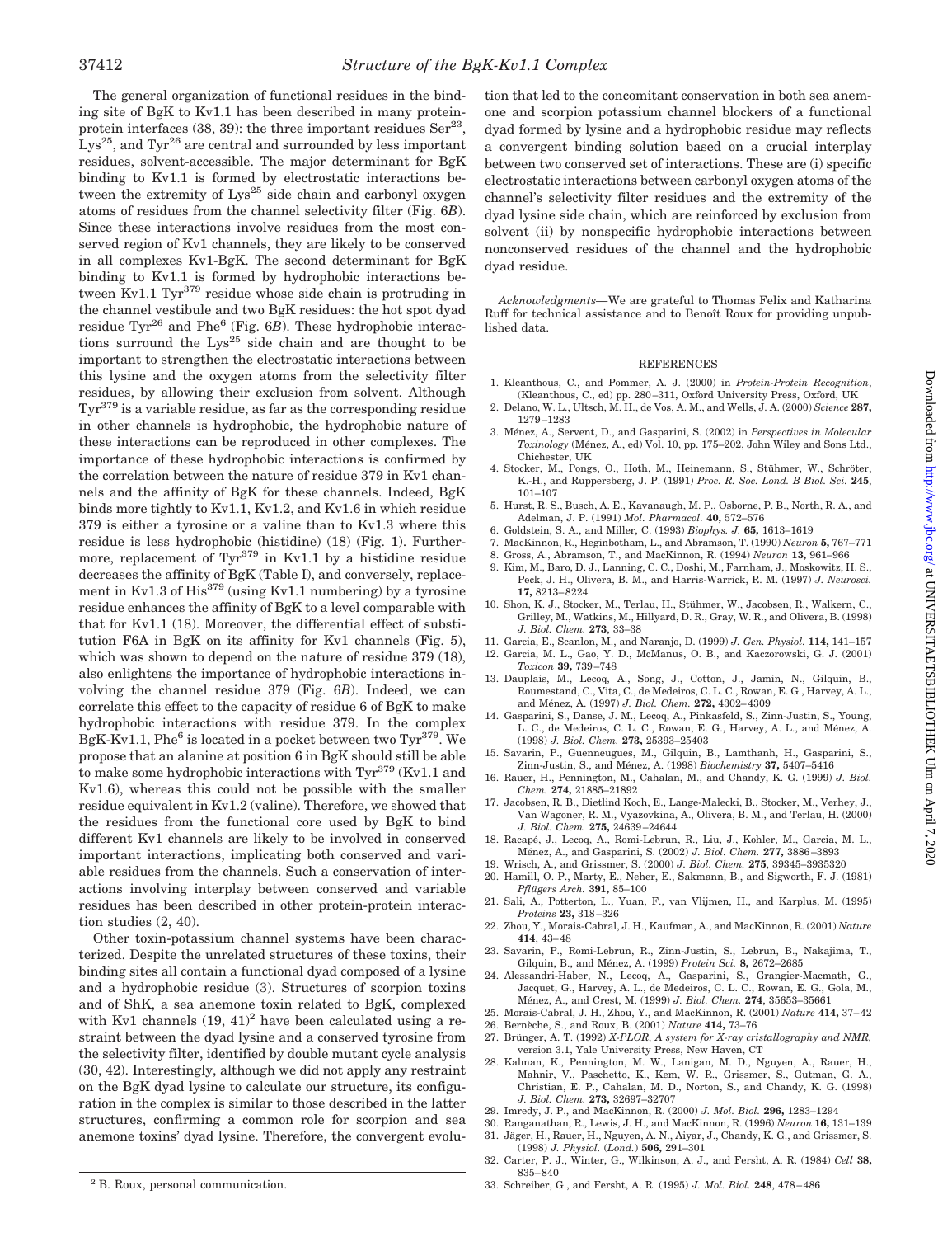- 34. Roisman, L. C., Piehler, J., Trosset, J. Y., Scheraga, H. A., and Schreiber, G.<br>(2001) *Proc. Natl. Acad. Sci. U. S. A.* **98,** 13231–13236<br>35. Bernèche, S., and Roux, B. (2000) *Biophys. J.* **78,** 2900–2917
- 
- 36. Doyle, A. D., Morais Cabral, J., Pfuetzner, R. A., Kuo, A., Gulbis, J. M., Cohen, S. L., Chait, B. T., and MacKinnon, R. (1998) *Science* **280,** 69–77
- 37. Racape´, J. (2001) *Identification and Analysis of Molecular Determinants Used by Animal Toxins to Bind Kul Channels.* PhD thesis, Université Paris-Sud<br>XI, Paris
- 38. Chakrabarti, P., and Janin, J. (2002) *Proteins* **47,** 334–343
- 
- 39. Bogan, A. A., and Thorn, K. S. (1998) *J. Mol. Biol.* **280,** 1–9<br>40. Kühlmann, U. C., Pommer, A. J., Moore, G. R., James, R., and Kleanthous, C. (2000) *J. Mol. Biol.* **301,** 1163–1178
- 41. Rauer, H., Lanigan, M. D., Pennington, M. W., Aiyar, J., Ghanshani, S., Cahalan, M. D., Norton, R. S., and Chandy, K. G. (2000) *J. Biol. Chem.* **275**, 1201–1208
- 42. Aiyar, J., Withka, J. M., Rizzi, J. P., Singleton, D. H., Andrews, G. C., Lin, W., Boyd, J., Hanson, D. C., Simon, M., and Dethlefs, B. (1995) *Neuron* **15,** 1169–1181